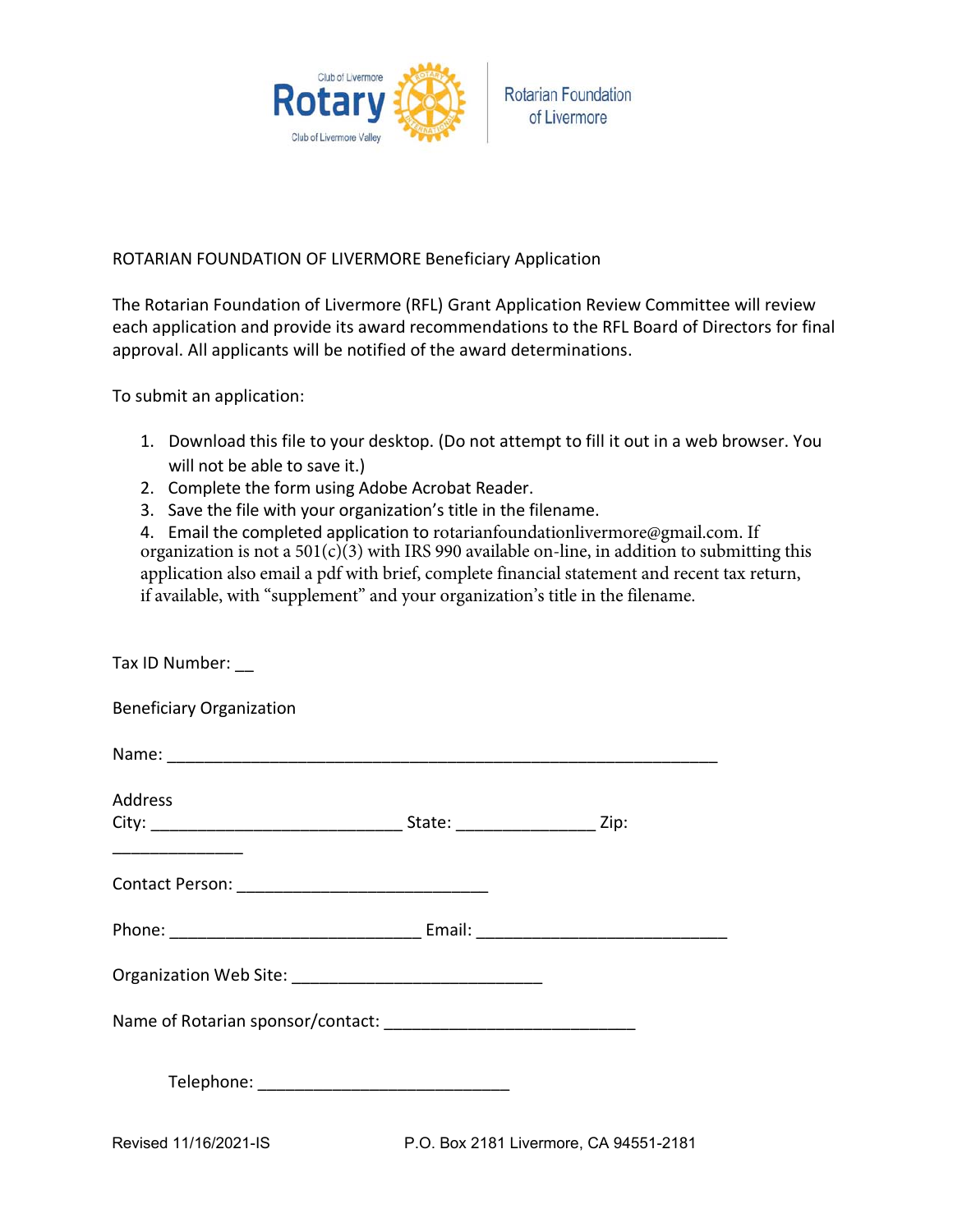

Organization Type (select one)

- Public School K-12 (Requires Principal or Dean endorsement)\*
- $\bigcirc$  Public Community College (Requires Principal or Dean endorsement)\*
- $\bigcirc$  Community Organization
- O Community Charity
- $\bigcirc$  Other

Project Title (about 12 words or less):

**Organization Summary** 

Provide a brief statement of your organization's history, mission and goals. (about 50 words or less).

Purpose of the requested grant; please state fully (about 500 words or less) in text box below.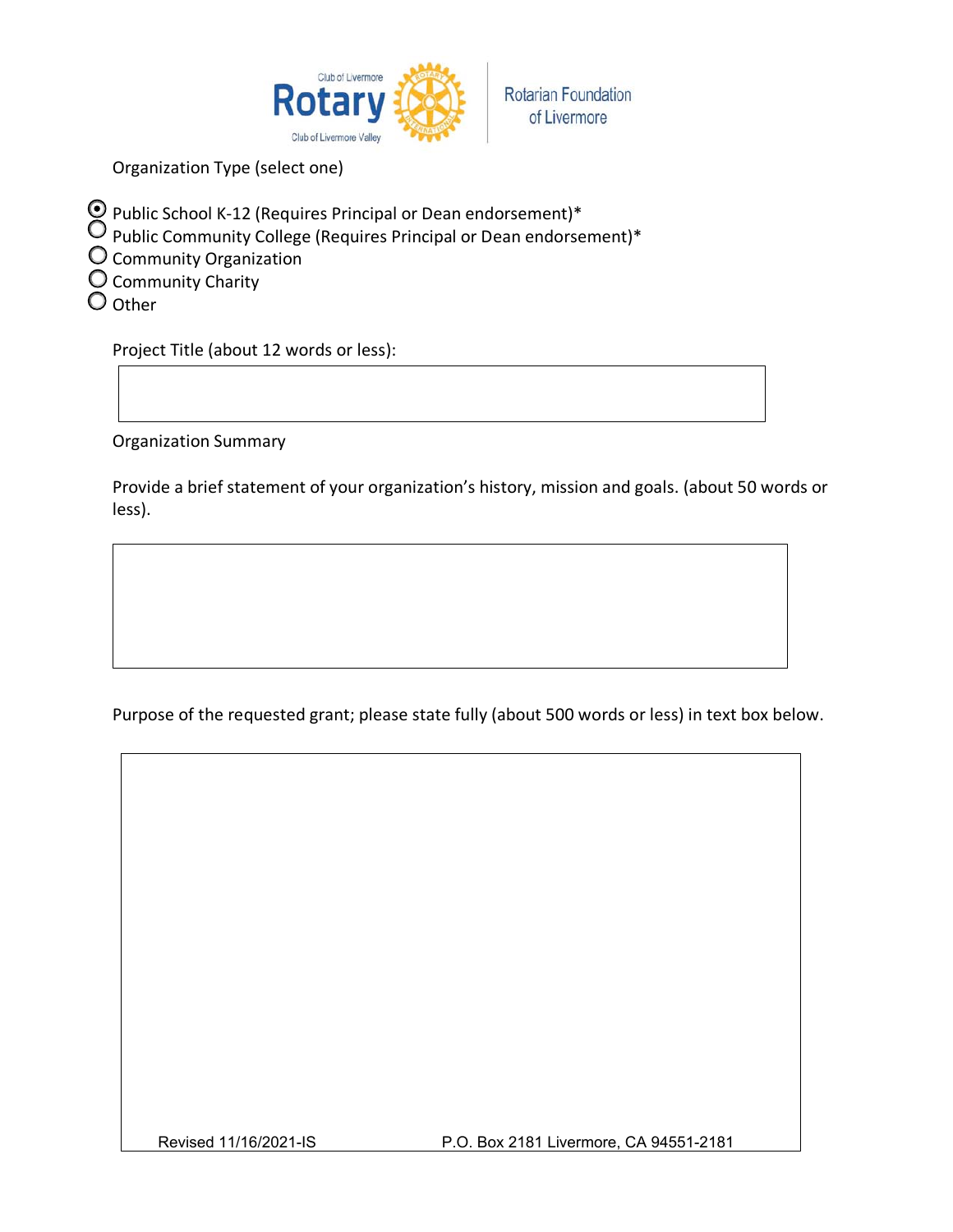

Amount of grant requested: \$

Please list other potential sources of funding for this project in text box below.

Applicant has a verified Current Registration Status with the State of California Department of Justice, Office of the Attorney General's Registry of Charitable Trusts (http://oag.ca.gov/charities)

(Note: Application is not eligible if Registration Status is not current at the time of submission.) If organization is not a  $501(c)(3)$  with IRS 990 available on-line, in addition to submitting this application also email a brief, complete financial statement and recent tax return, if available, with "supplement" and your organization's title in the filename.

Grant Check Payable to: \_\_\_\_\_\_\_\_\_\_\_\_\_\_\_\_\_\_\_\_\_

Dates between which the grant will be used: \_\_\_\_\_\_\_\_\_\_\_\_ to \_\_\_\_\_\_\_\_\_\_\_\_\_\_\_\_\_\_\_\_

Location or area to be benefited (about 100 words or less) in text box below: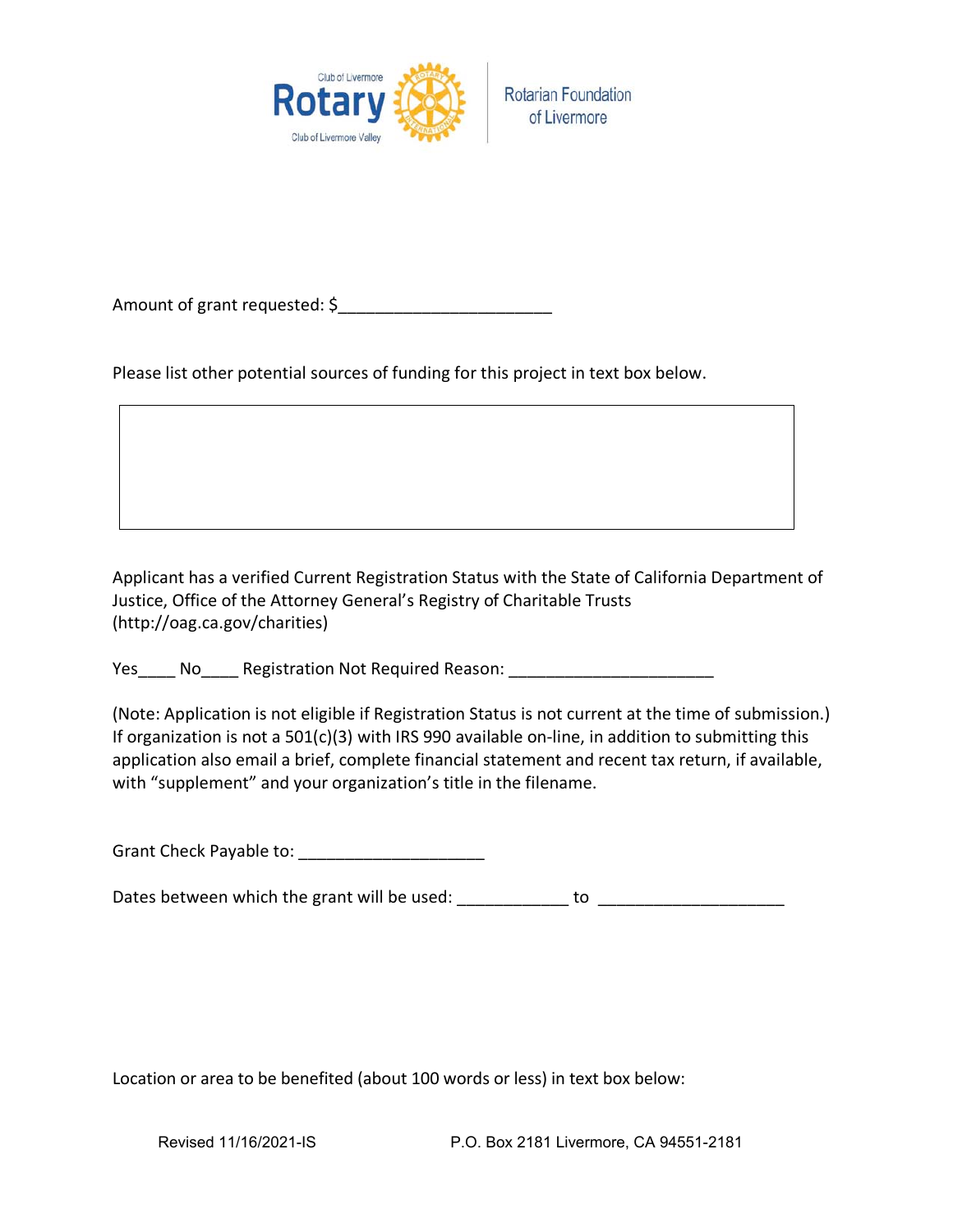

Describe how impact from this grant will be measured and reported (about 100 words or less) in text box below:

Please save the form to your computer, with **your organization's title in the filename**. Then email it to rotarianfoundationlivermore@gmail.com.

It is the responsibility of the submitting organization to ensure all eligibility requirements have been met.

If you have questions, please contact Mary Anne Rozsa at marrozsa@comcast.net, (925) 963-0887.

Please note that Rotary respects all races, creeds, and ethnicities and requires the same of projects that it supports.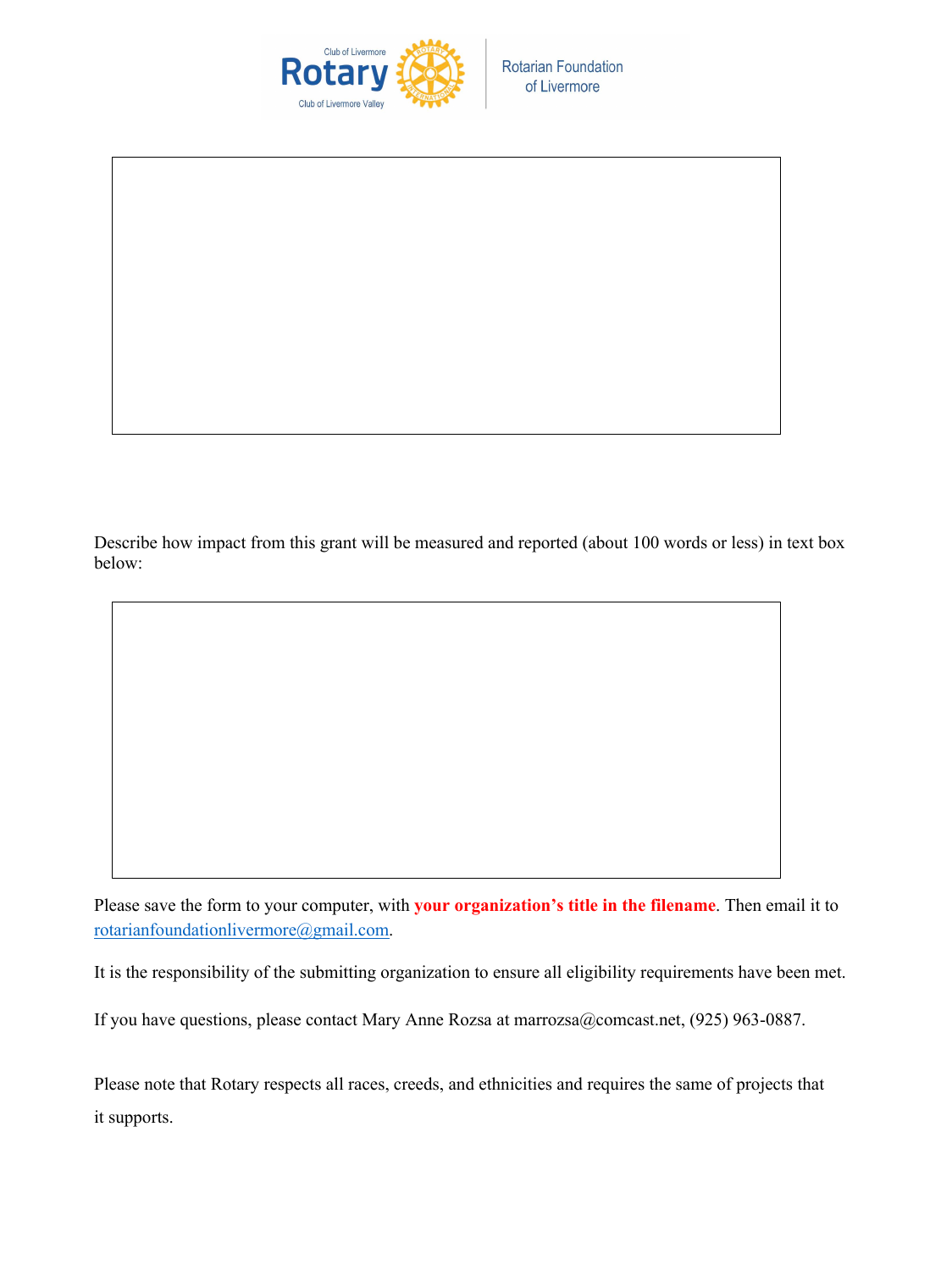

**Rotarian Foundation** of Livermore

Rotarian Foundation Grant Applicants,

The two Rotary clubs of Livermore formed the Rotarian Foundation of Livermore for the purpose or making substantial charitable gifts to deserving projects within Livermore's sphere of influence. Since its establishment as a tax exempt qualified charitable fund in 1987, the Foundation corpus grown to over \$1 million, which will allow us to support major projects in Livermore over many years. To date we have funded in excess of \$1 million to support the local community.

Note the total amount anticipated to be available for grant awards this year is \$50-60K. Given that, the "sweet spot" for grants for us is in the \$3000 to \$5000 range.

The Mission of the Rotarian Foundation of Livermore is to improve opportunities for young people, promote community service, and improve the quality of life for the benefit of all in Livermore.

Grant applications will be evaluated using the following criteria:

- The benefit for the youth of Livermore
- The promotion of community service in Livermore
- The efficacy for meeting an important specific need
- The ability to have an enduring and extensive community benefit
- Will increase the leverage of the Foundation grant through matching su pport or volunteer efforts
- Will provide recognition for the Foundation's efforts
- The result must respect the race, creed, and ethnicity of all beneficiaries

Applications must be received no later than December \*, 2021. If necessary, interviews for award finalists will be held in February 2022, with the awards being announced and funded in April, 2022.

The application and supplemental information are available from our website at http://www.rotarianfoundationlivermore.org.

If you have any questions, please contact us at:

Mary Anne Rozsa at marrozsa@comcast.net, (925) 963-0887

Bassant Abdelrahman at dr.bassant@gmail.com, (817) 726-8438

2021-2022 Grants Chairpersons **Rotarian Foundation of Livermore**